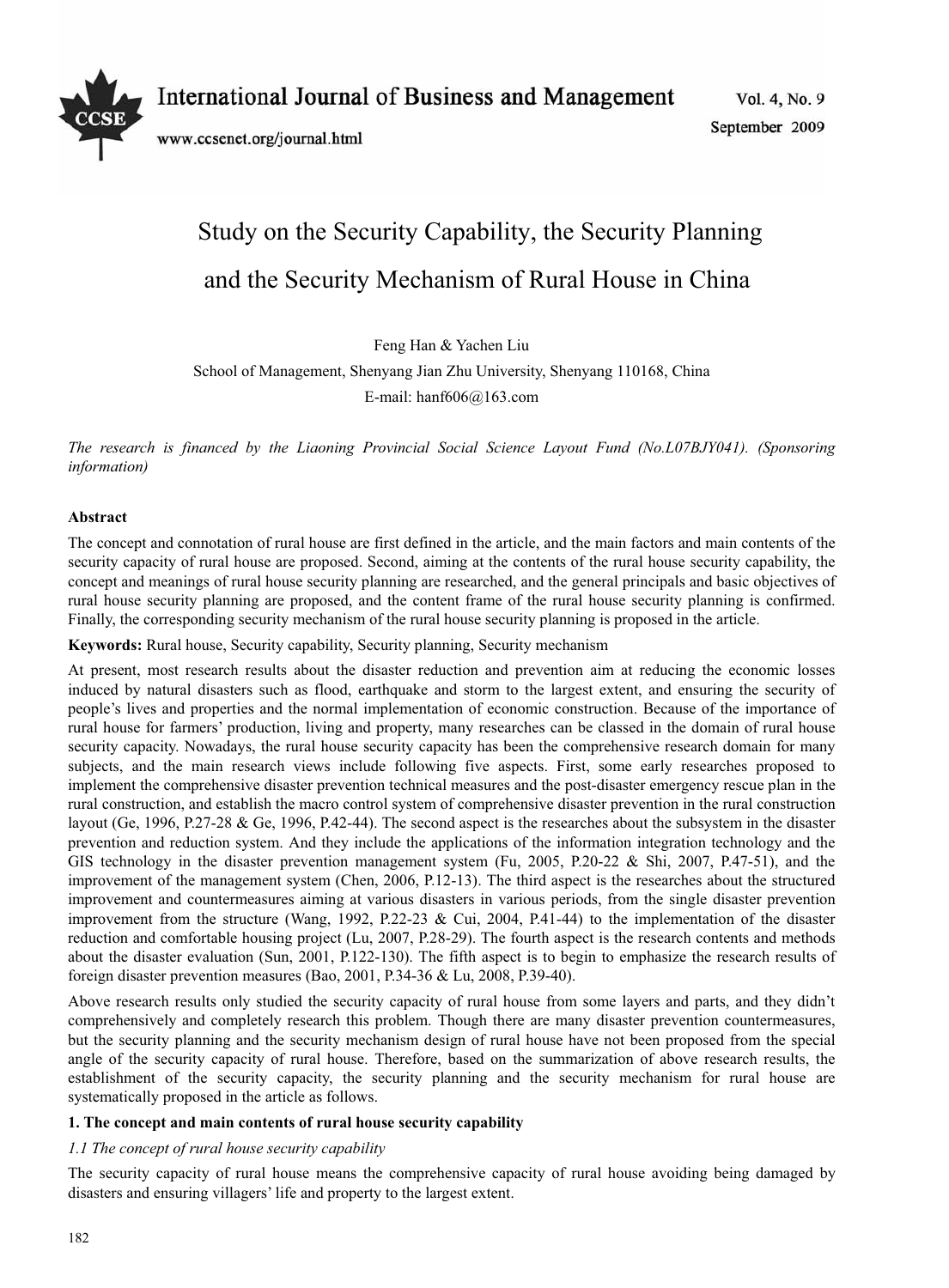## *1.2 Main contents of rural house security capability*

# 1.2.1 Disaster prevention capability

Combining with main development trend of domestic disaster prevention and reduction works, and using domestic and foreign disaster prevention and reduction research results for references, the disaster prevention capacity of Chinese rural house is proposed, and it includes the monitoring and warning capacity, the planning capacity and the post-disaster reconstruction capacity. The post-disaster reconstruction is the important development to enhance the disaster prevention capacity of rural house, and it is a new cycle of disaster prevention and reduction, so it is ranked in the disaster prevention capacity.

The monitoring and warning capacity mainly includes the disaster monitoring and warning capacities (all-the-time monitoring capacity and the short-term timely warning capacity) of various relative departments, the warning capacity of the village to some disasters (such as fire), the ability to inform relative personnel for the information coming from superior government, and perfect infrastructures (TV, telephone and network).

The planning capacity mainly means that the rural house should be planed as a whole, accord with national standard of construction technology and possess reasonable position of infrastructure, and the rural house can effective serve for the whole town.

The post-disaster reconstruction capacity mainly includes the quick evaluation capacity, the repairing capacity and the renovating capacity of rural house after disaster. The post-disaster quick evaluation capacity of rural house is to quickly evaluate the damage rate of rural houses after disaster ends according to the judgment standards and criterions of damage, and take the evaluation results as the premise and references for the post-disaster recovering and reconstruction. The repairing capacity is the capacity to repair the damaged houses with reasonable planning, and the renovating capacity is to renovate the seriously damaged houses with reasonable planning, and gradually renovate the damaged houses with reasonless planning, and make them to reach the planning standard. Aiming at the national situation of China, the present renovating ability is the emphasis of the development.

#### 1.2.2 Disaster resistant ability

The disaster resistant ability means the ability to resist the disaster, and it mainly includes the disaster tracing analysis ability and the quick reaction capability.

## (1) Basic contents

The disaster tracing analysis ability is the ability to exactly collect and analyze the disaster development information after disaster happens.

The quick reaction ability is mainly to do the preparation works after the disaster warning occurs and after the disaster happens, trace and analyze the relative information of disaster, and make effective and timely countermeasures.

(2) Emphases and applied range of two kinds of abilities

The disaster tracing analysis ability is applied in the large-scale disaster, because many disasters belong to the disasters with long-term damages or instant damages, and only the manpower can not resist thus large-scale disaster, but people can trace and analyze the disaster to know the characters of disaster in various stages, and establish the disaster resistant measures.

The quick reaction ability is applied in the fire or other disasters with small damages. For these disasters, when the infrastructure is self-contained, the quick reaction ability is the key to resist the disaster.

## **2. Concept, meanings and main contents of rural house security planning in China**

The security planning of rural house is the key measure to ensure and enhance the security capacity of rural house, and the works and effects of disaster prevention and reduction for rural house security capacity are embodied by the implementation of the rural house security planning. Therefore, the rural house security planning according with local actual situation and its practical implementation are the key to protect people's life and property for rural houses in the disaster prevention and resistant actions.

## *2.1 Concept and meanings of rural house security planning in China*

## 2.1.1 Concept of rural house security planning in China

Aiming at the contents and evaluation system of the rural house security capacity, the rural house security planning is a new parallel planning integrating management design and practical planning for the actual construction of rural house, management mechanism, management mode, and disaster prevention and reduction, which could enhance the rural house security capacity through aiming at the key factors about the security of rural house.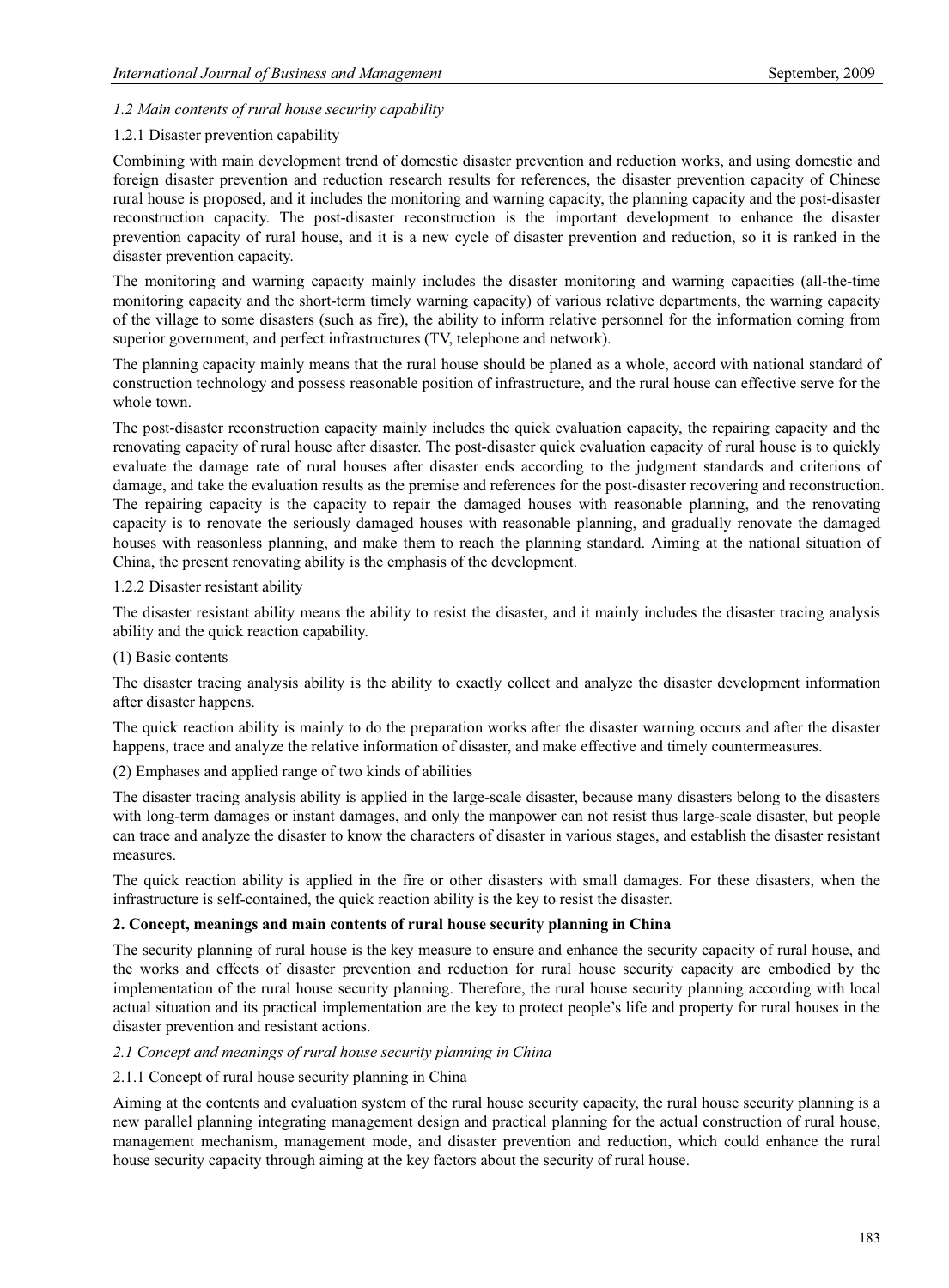## 2.1.2 Meanings of rural house security planning in China

The rural house security planning has two meanings, and the one is the construction planning of house and infrastructure matching with the rural house security to enhance the security capacity, and the other one is the management design planning of rural house security. The construction planning of house and infrastructure matching with the rural house security is the material planning, and it is the premise and material base to realize the rural house security capacity and it is "visible security guarantee". The management design planning is the system guarantee to implement the rural house security planning and it is "invisible security guarantee".

## *2.2 General principles and basic targets to make the rural house security planning*

# 2.2.1 General principles to make the rural house security planning

(1) The rural house security planning should accord with the exiting policies, laws and standards in China.

(2) China has a vast territory, and differences among different regions are obvious, so the rural house construction should possess different characters according to local economy, customs, habits, and building materials. The rural house security planning should give prominence to local characters and can not require simple identical standard.

(3) According to the concrete situations of the local place, the main disaster should be selected as the maim object for the rural house security planning, and other disasters should also be properly considered at the same time.

(4) The guideline giving priority to disaster prevention and combining prevention with resistant measures should be implemented.

2.2.2 Basic targets to make the rural house security planning

The basic targets include gradually enhancing the security capacity of rural house, reducing the economic losses induced by various natural disasters to the largest extent, and guaranteeing people's security of life and property in the disaster. When the village suffers the forecasted disaster (such as the flood or the earthquake), the rural houses in the village are not damaged seriously without personnel casualty. In addition, when the disaster is serious, the life line project including water, electricity, food and medical treatment can be recovered as soon as possible, and there are safe public buildings which can be used to take care of peoples in the disaster.

*2.3 Main content frame of rural house security planning in China* 

2.3.1 Construction layout of rural house and security matched infrastructure

The construction of rural house should enhance the disaster prevention and reduction capacity aiming at local main disasters.

(1) The spatial planning of rural house should be emphasized in the construction.

(2) Aiming at the character that most of construction of rural house all uses local materials, the technical method and intension standard to reinforce the local construction materials should mainly consider the characters of local materials.

(3) The classic construction standards of rural house structure should be established according to local disaster type and main disaster.

(4) The matched security infrastructure should be planned with the rural house, and the scale and service ability of matched infrastructure should take the scale of rural house as the standard, and consider that the location should ensure quickly serving all direction of rural house, and the location of matched infrastructure is advised to located in the geometric center of the rural houses.

(5) The communication establishments including information and network should be constructed, and the disaster resistant class of the communication establishment should be enhanced, or the communication establishment with strong disaster resistant capacity should be added to ensure the information transfer when disaster happens.

2.3.2 Layout of management and design

The layout of management and design includes the disaster prevention capacity management mechanism and flow design, and the disaster resistant management mechanism and flow design. The contents of each part all correspond with the rural security capacity.

(1) The disaster prevention capacity management mechanism and flow design includes the monitoring and warning management mechanism and flow design, the management mechanism and flow design of house building structure technology standard, the drumbeating education scheme and management mechanism, the post disaster quick evaluation management mechanism and flow design, and the post-disaster repairing and reconstruction management mechanism and flow design.

(2) The disaster resistant management mechanism and flow design includes the disaster information tracing and analysis management mechanism and flow design, the pre-disaster quick reaction management mechanism and flow design, and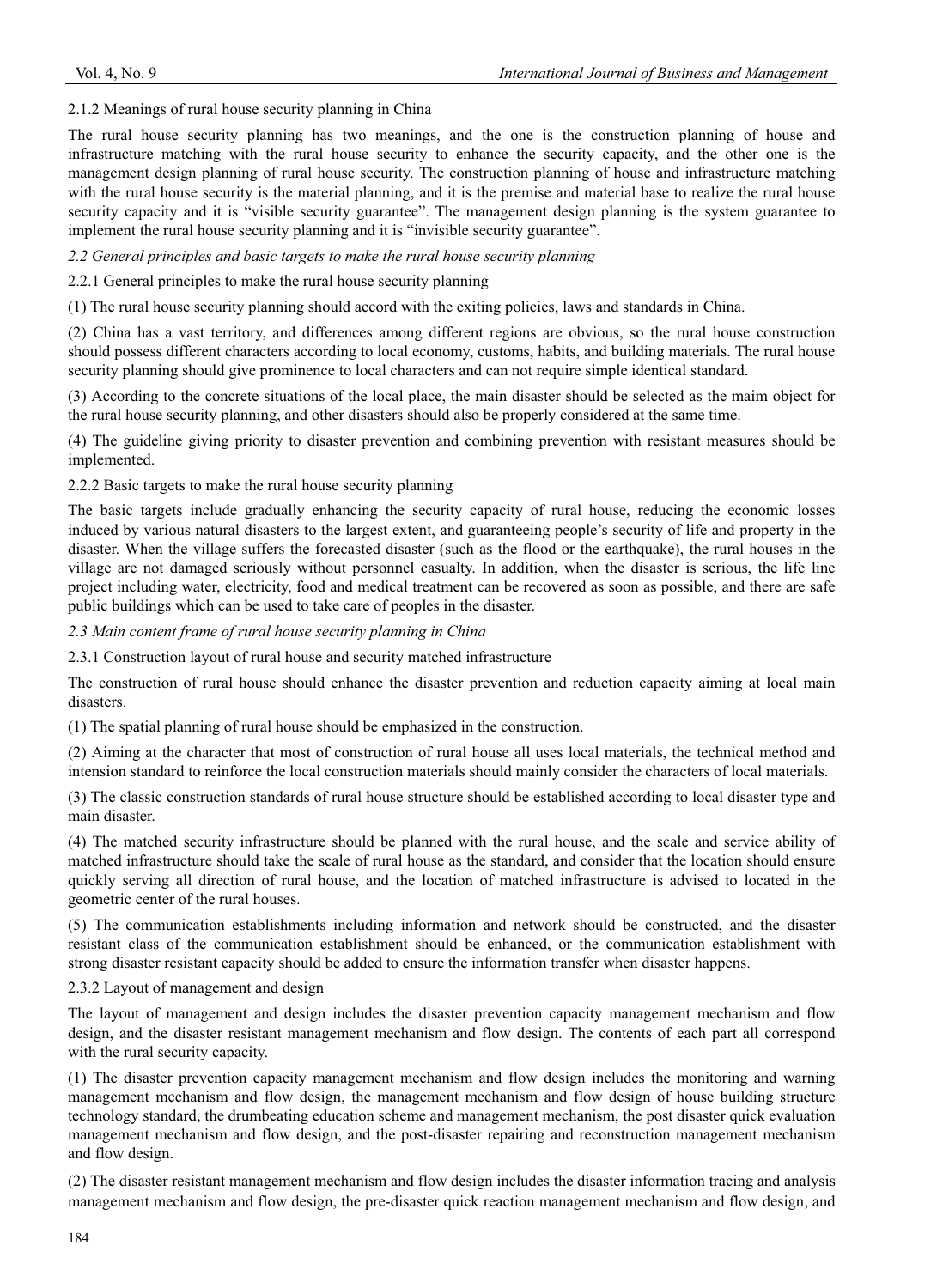the disaster quick reaction management mechanism and flow design.

## **3. Matched security mechanism design of rural house security planning in China**

Though the rural house security planning is a compelling standard, but there must be necessary guarantee measures to make it implemented reasonably and favorably.

#### *3.1 System of construction quality management*

Aiming at the confusion of rural house construction in China, the management of construction quality should be urgently strengthened.

#### *3.2 Encouragement of architecture technology innovation and extension*

Various-level construction technology design departments, colleges and scientific research institutions should be encouraged to cooperate with local district through various modes and put forward the house technical design and technical standards with local characters. Based on that, the technology should combine with the building custom and styles, and develop to the direction with economy, saving, friendly environment and good security. At the same time, the excellent construction technologies should be largely extended to make them be understood and accepted by farmers.

#### *3.3 Regulations about legal status of rural house security planning in China*

The legal status of rural house security planning should be guaranteed, which can ensure the rural house security planning to be implemented in practice and enhance the rural house security substantially.

## *3.4 System of rural house security planning supervision in China*

The special supervision department should be established for the rural house security planning to supervise the establishment and implementation process and result and ensure the science, rationality and application of the security planning.

#### *3.5 Establishment of Chinese national disaster prevention organization*

(1) Before the disaster happens, various reasonable modes should be utilized to store resources such as capitals and materials.

(2) The financial management organization should be established, and it functions include preparing capitals, integrating the beneficences from various institutions, operating various post-disaster insurance compensation, and supervising relative lower units.

## *3.6 Emergency organizing and planning system in disaster and post disaster*

When the disaster happens, people should make reactions quickly, establish rescue plans, and implement various measures for disaster reduction, distribute personnel, capitals and relative materials. Only under the premise with perfect organization, everything will be completed highly effectively.

## *3.7 Construction personnel's training system for rural house*

The survey results for rural house indicate that most construction personnel of rural house are local nonprofessional personnel, such as householders, householders' relatives and friends, bricklayers and plasterers in the village. These personnel can be selectively trained periodically or non-periodically, so they can transfer the professional knowledge and technical standards to others in the construction, which can gradually enhance the construction quality of rural house by enhancing construction personnel's quality and knowledge level.

## *3.8 Innovation of rural house insurance financing mode*

Aiming at the actuality of farmers' low insurance rate, according to farmer's economic income level and present psychology, the rural house insurance financing mode should be innovated, for example, the insurance mode of "one Yuan in one year" can be pushed in the national range to share the risk equally according to the regional character and frequency of large-scale disaster.

## *3.9 Perfection of Chinese relative laws and regulations*

A series laws and regulations about disaster prevention and reduction should be established and perfected to punish those behavior subjects with serious mistake, serious fault and problems in the disaster prevention and disaster resistant process. For example, the enterprises or persons with commercial fraud and hoarding behaviors must be chastised in the disaster relief work.